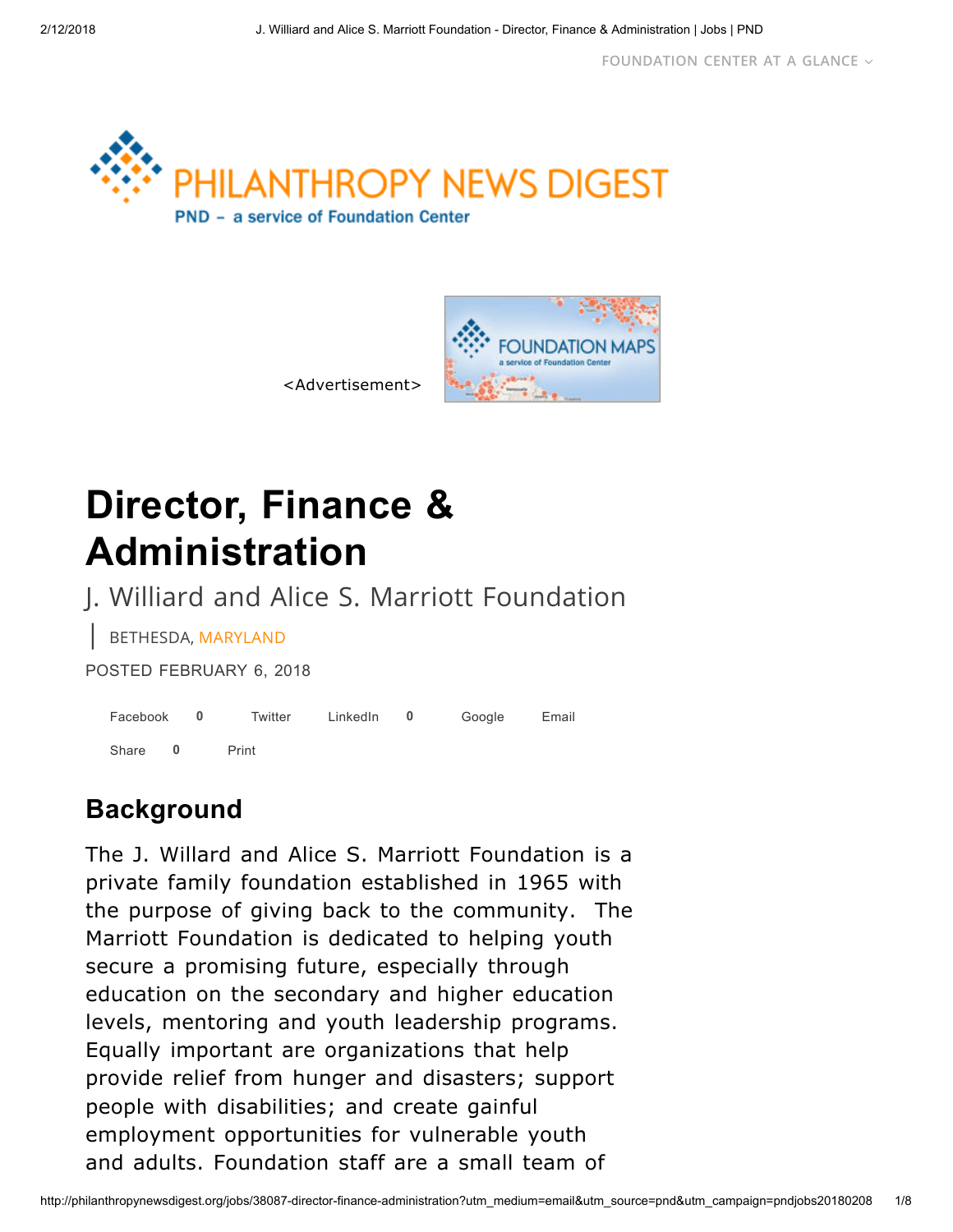hard-working, entrepreneurial individuals who balance large goals with the many day-to-day details needed to move the Foundation forward. Foundation staff are employed by Marriott International, Inc. (MI) and their employment is governed by the standard employment and compensation policies and guidelines of Marriott International.

## Job Summary

The Director, Finance & Administration (i.e., Director) reports to and works hand-in-hand with the Executive Director to execute key priorities across multiple functional areas of the Foundation. The Director will provide operational leadership, manage certain day-to-day finances and support the Executive Director in overall strategic vision and planning for the Foundation. The ideal candidate will serve as a strategic partner to the Executive Director, supporting the development and execution of annual and quarterly priorities, identifying organizational needs, and driving the team's culture and implementation of both systems and people development initiatives. This position provides a unique opportunity for the Director to contribute a high level of specialized knowledge, practice flexibility in a "small-business" environment and develop and implement creative solutions to support the overall philanthropic goals of the Foundation.

# Reports To

Executive Director

# Responsibilities

### Leadership:

Provide effective leadership by developing a broad and deep knowledge of all finance,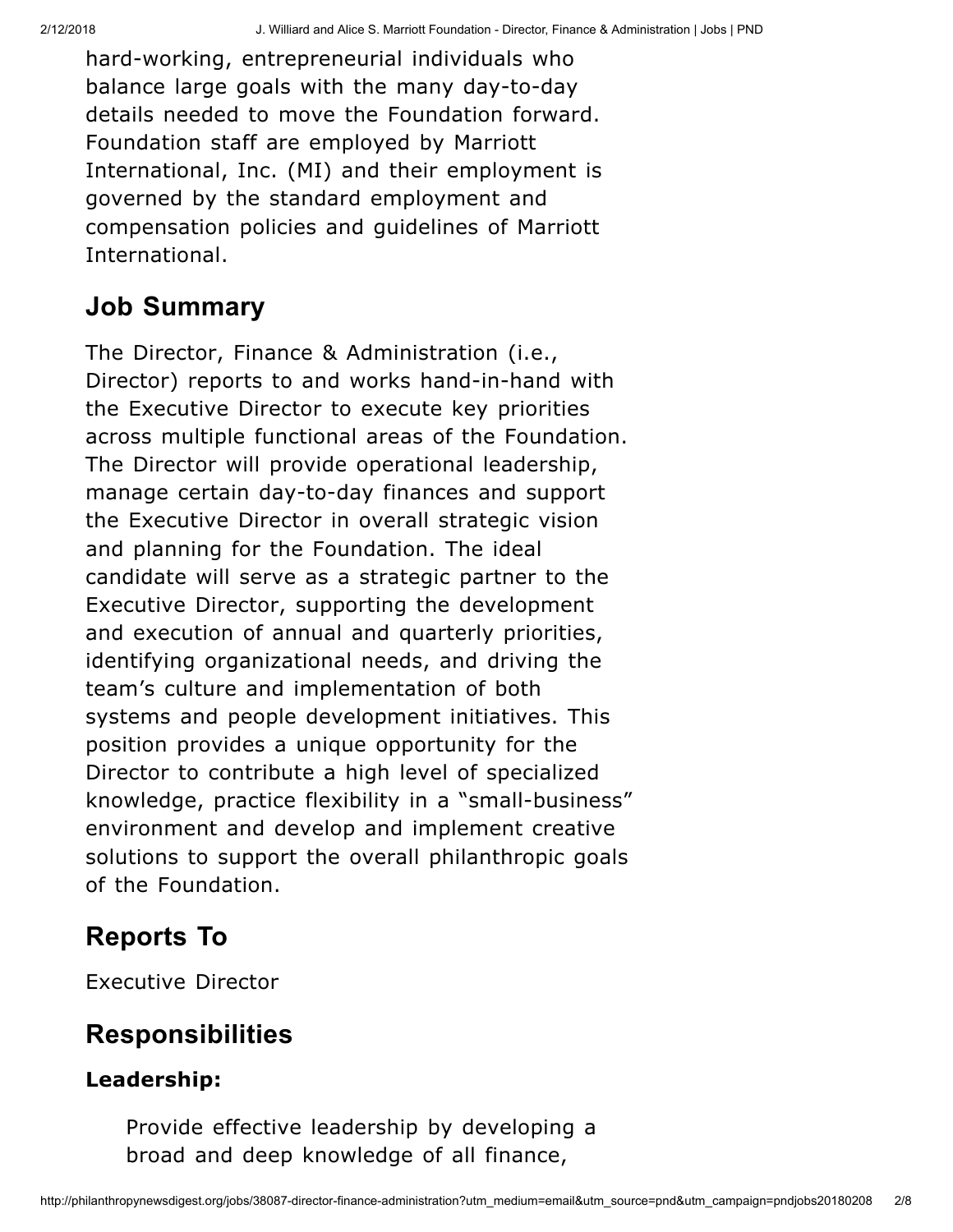operations and programs in order to identify opportunities for the foundation.

Maintain continuous lines of communication, keeping the Executive Director informed of all critical issues.

Partner with the Executive Director to develop the Foundation's strategic direction including clear annual and quarterly priorities, as well as operational policies and procedures to achieve stated goals.

Manage project teams to the annual work-plan and collect data from teams to reflect progress-to-goal across functional/program areas to support the foundation's successful achievement of its priorities.

Support the Executive Director by providing support and oversight of the operational infrastructures of the multi-year, multi-milliondollar China Hospitality Education Initiative (CHEI) by working in coordination with the local Project Director to ensure successful execution and attainment of program expectations.

Promote a culture of high performance and continuous improvement that values learning and a commitment to quality and service.

#### Financial Management:

Responsible for financial management of the Foundation, including bank reconciliations, analysis of cash flow, maintenance of the general ledger and financial reporting.

Oversight and approval of grant payment schedules, control commitments and expenditures for the Foundation's operations, and supervise the financial record keeping of the office.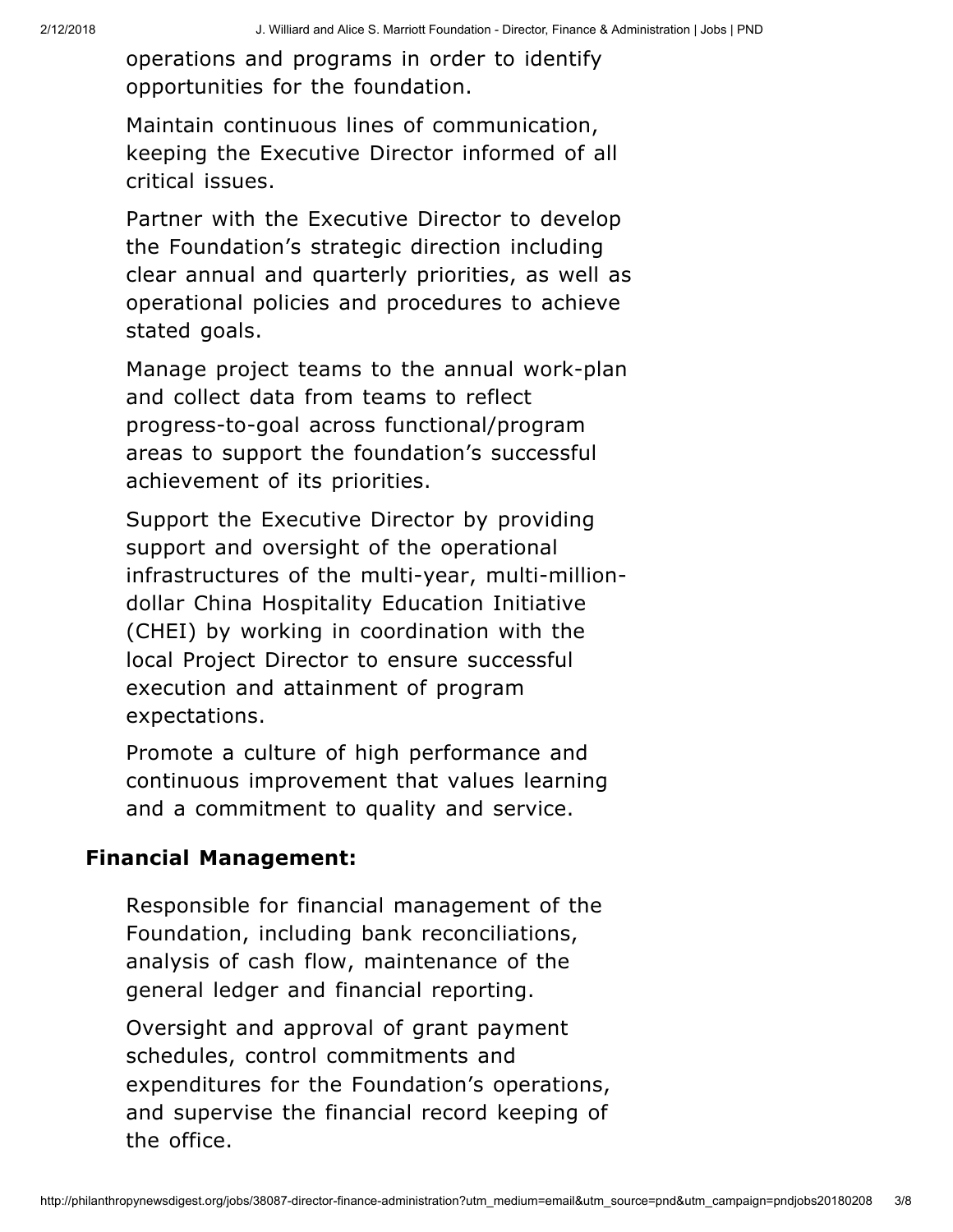Monitor grant funding levels to ensure the Foundation maintains its 501(c)(3) status and avoids IRS imposed penalties. This includes calculation of annual minimum distribution requirements, blockage discounts and excess business holdings.

Prepare financial reports for Foundation board meetings including analysis of cash flow, grant payment schedules, and summary of grants paid.

Prepare quarterly reimbursement schedules, monthly preparation and review of expense reports, monthly updates to minimum distribution schedules and prepare and monitor operating and grants budgets. Work with grants manager to develop monthly/quarterly financial and compliance reports for Executive Director.

Responsible for preparation of the Foundation's annual report including financial statements, footnotes, grants summary and narratives.

Responsible for updating and developing accounting policies and procedures and developing and maintaining strong internal controls.

Coordinate research of tax issues with outside tax consultants and legal counsel.

Manage financial review and develop and maintain schedules and documentation necessary for preparation of the Foundation's annual return (Form 990-PF) and trust tax returns. Monitor due dates, calculate quarterly tax estimates, ensure payment of federal and state taxes and coordinate work with outside tax consultants.

Effectively communicate and present critical financial matters at board of directors and investment committee meetings.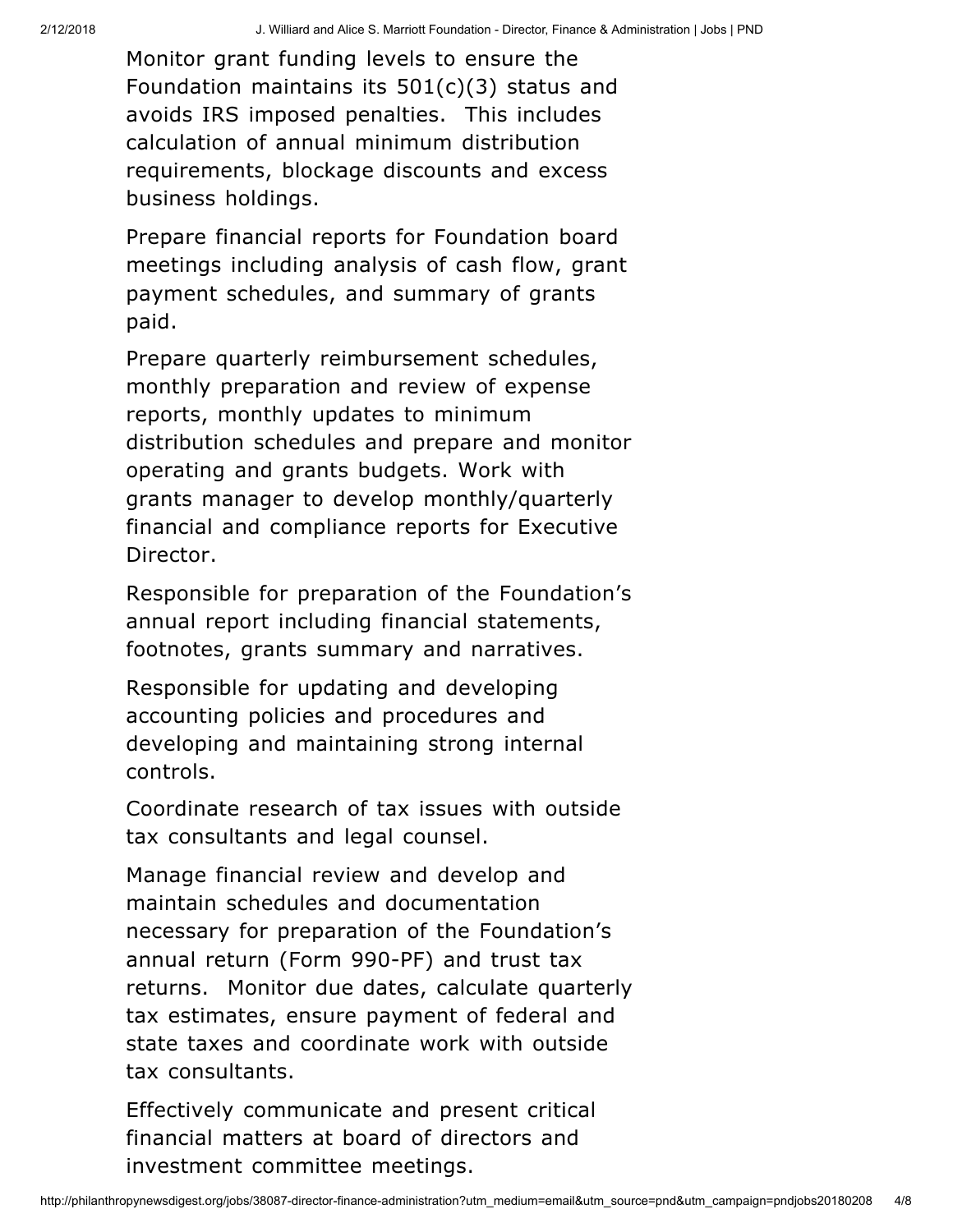#### Program Finance Support:

Review financial statements, budgets and 990PF of select proposals submitted for consideration to the Foundation, as requested by the Executive Director, and communicate findings to program staff.

Review grant agreements to ascertain accuracy, financial and reporting requirements, and consistency with terms of the approved proposal.

Work with program and grants management staff to ensure that pre-requisite requirements for grant payments have been completed and that payments are made in a timely manner.

Maintain accounting and oversight for several donor advised funds and serve as liaison with fund sponsors.

Research legal, accounting and grant making issues preparing reports for the Executive Director or trustees as required.

### Investment Accounting and Committee Support:

Responsible for documentation and processes related to accounting for \$900+ million endowment including evaluation of cash available for investments.

Serve as liaison and oversight of outside investment advisors by keeping abreast of current trends that may affect the portfolio of the foundation and by reviewing monthly broker's statements.

Oversee the development of any RFP process for manager selection.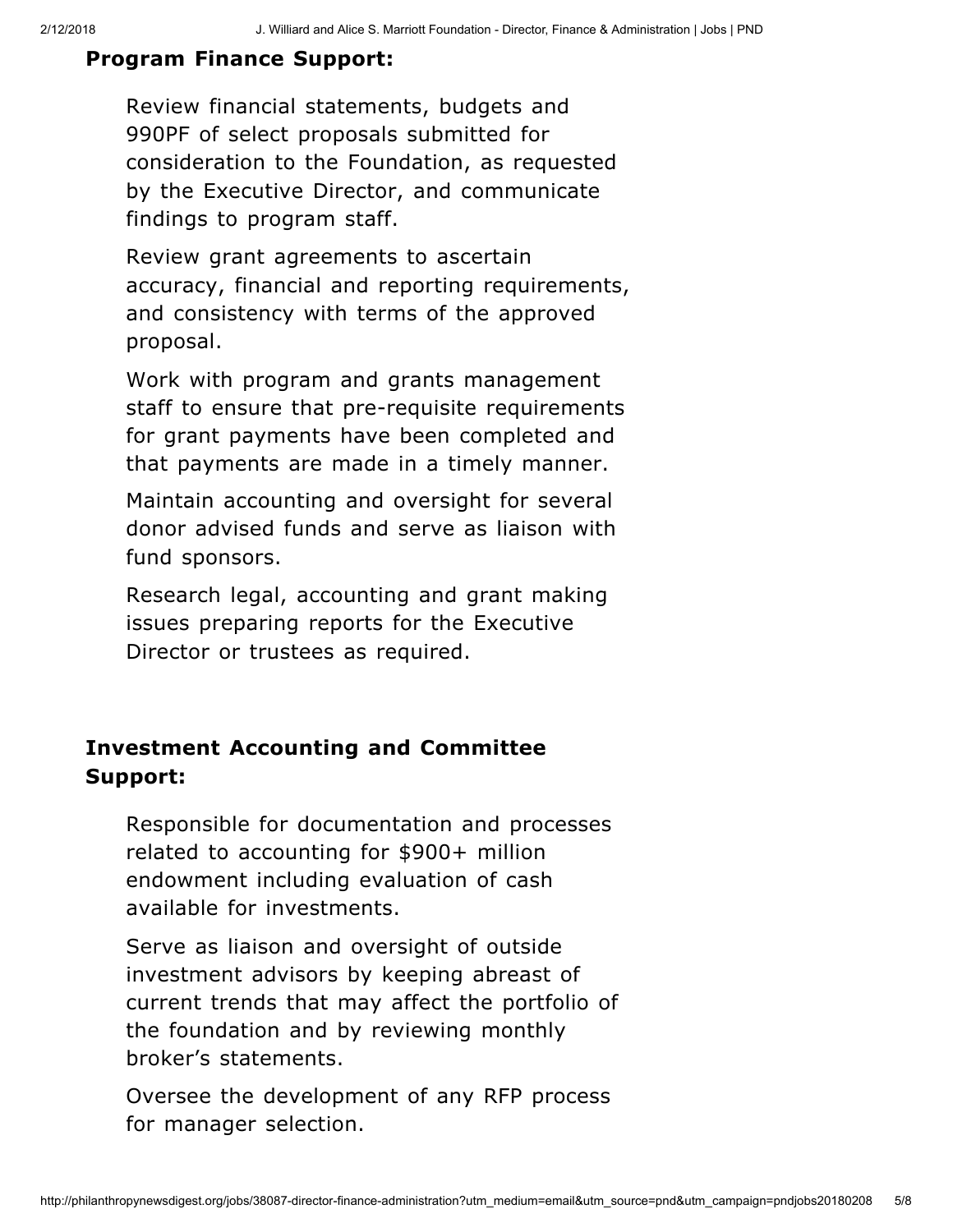Seek to expand knowledge of foundation and nonprofit opportunities such as impact investing, PRIs, mission related investing, etc.

Provide staff support to the Investment Committee (creating agendas, documenting minutes, etc.).

#### Administration:

Support the Executive Director by planning and facilitating staff meetings, creating opportunities for team engagement, discussion and professional development.

Support the Executive Director in responding to operational requests that have broader team impact and/or moderate risk. Present alternative solutions to issues by leveraging the broader organization.

Support effective use of the foundation's information technology and data management systems to support day-to-day operations, minimize risk and plan for future needs.

Ensure maintenance of organizational records to meet IRS guidelines, including records retention policy.

Evaluate and negotiate annual Directors and Officers insurance coverage.

Perform special studies/projects as requested by the Executive Director.

### **Qualifications**

Bachelor's Degree and/or MBA with a concentration in Business, Finance, or Accounting or equivalent business experience.

Minimum of 8 years of experience in accounting/financial reporting/business management (nonprofit/private foundation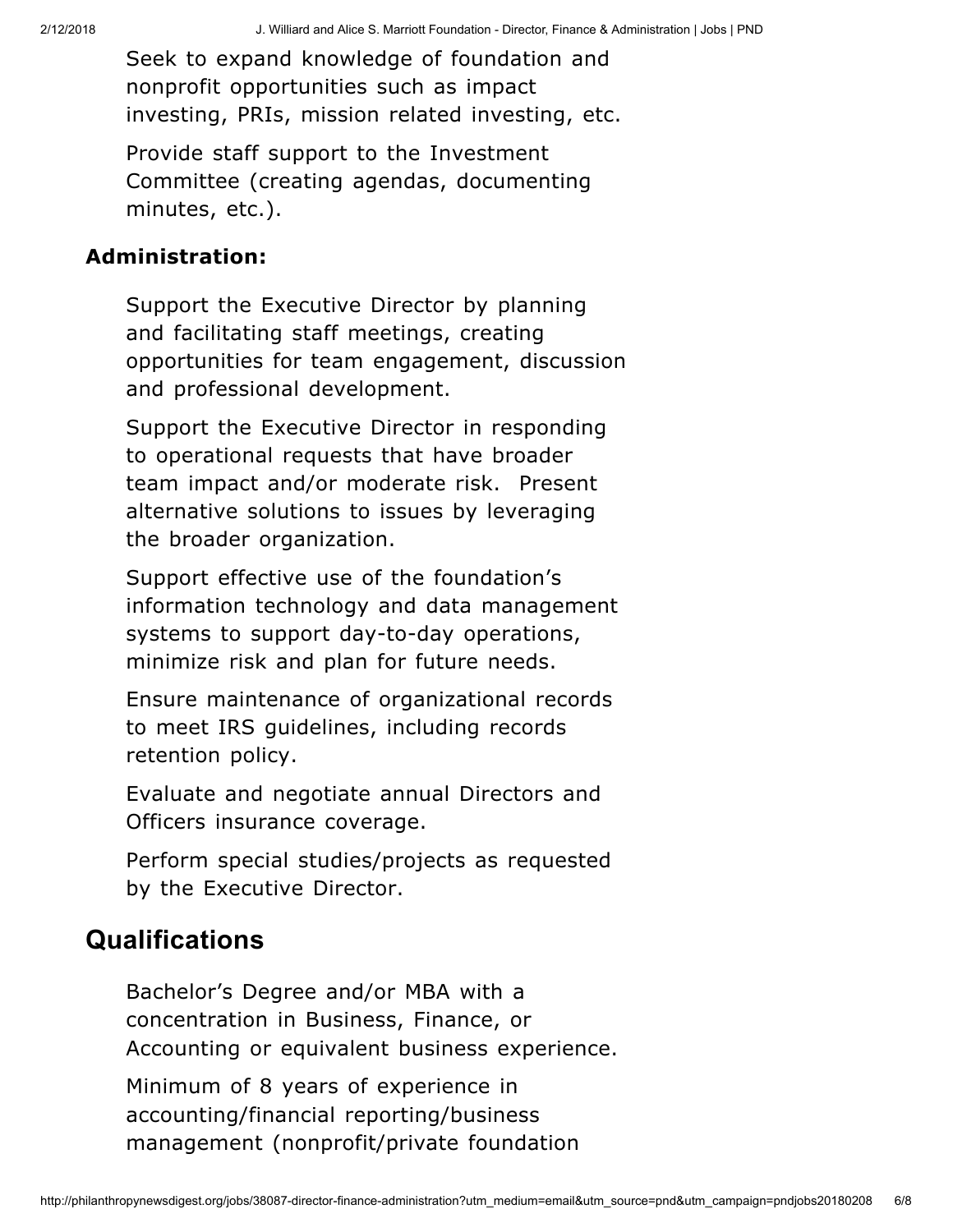experience is not required but is highly valued).

Previous family foundation experience preferred.

Knowledge of best practices, and legal, accounting, and regulatory requirements for grant-making; understanding of IRS regulations regarding private foundations.

Impeccable integrity and outstanding communications and interpersonal skills with attention to detail.

Ability to thrive in a fast-paced, small team environment and in a hands-on position. Including the ability to be flexible in project management and execution.

Strong working knowledge of investments ranging from marketable to alternatives, to private equity/venture capital, to hedge funds.

Experienced with all aspects of maintaining a general ledger and related books and records.

Proficient in Excel and related Microsoft programs, QuickBooks a big plus.

Strong analytic and reconciliation skills, selfstarter, detail worker, and intellectually curious.

Ability to work well under pressure and adapt to continually changing workload priorities.

# How to Apply

Please use the following link to submit your application and resume:

### [https://jobs.marriott.com/jobs/180007ZJ/Director%2C+Finance+%2](https://jobs.marriott.com/jobs/180007ZJ/Director%2C+Finance+%26+Administration+-+The+J.+Willard+and+Alice+S.+Marriott+Foundation?lang=en-US) +The+J.+Willard+and+Alice+S.+Marriott+Foundation? lang=en-US

J. Williard and Alice S. Marriott Foundation ([https://www.marriottfoundation.org](https://www.marriottfoundation.org/))